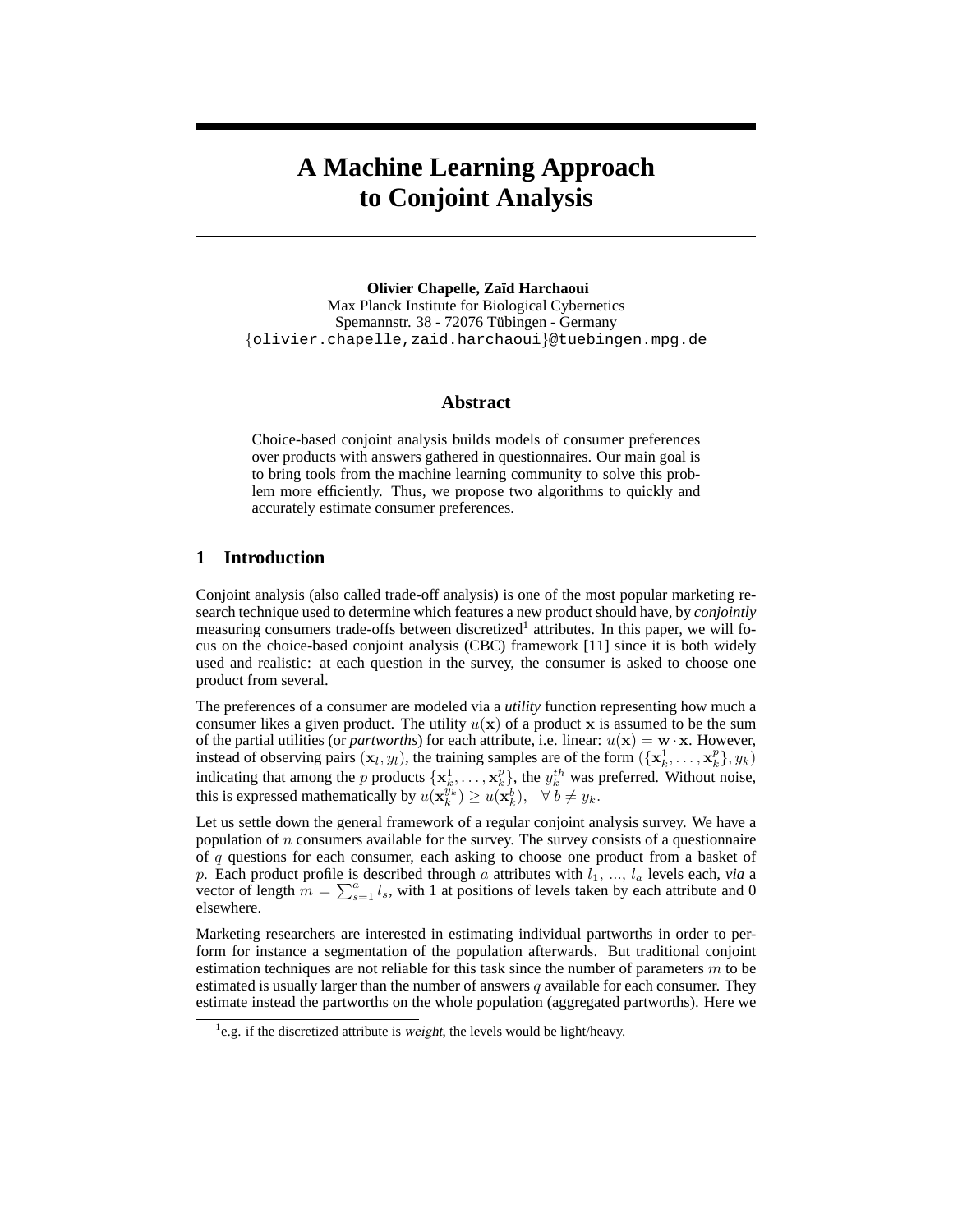aim to investigate this issue, for which machine learning can provide efficient tools. We also address adaptive questionnaire design with active learning heuristics.

# **2 Hierarchical Bayes Analysis**

The main idea of  $HB^2$  is to estimate the individual utility functions under the constraint that their variance should not be too small. By doing so, the estimation problem is not ill-posed and the lack of information for a consumer can be completed by the other ones.

#### **2.1 Probabilistic model**

In this section, we follow [11] for the description of the HB model and its implementation. This method aims at estimating the individual *linear* utility functions  $u_i(\mathbf{x}) = \mathbf{w}_i \cdot \mathbf{x}$ , for  $1 \leq i \leq n$ . The probabilistic model is the following:

- 1. The individual partworths  $w_i$  are drawn from a Gaussian distribution with mean  $\alpha$ (representing the aggregated partworths) and covariance  $\Sigma$  (encoding population's heterogeneity),
- 2. The covariance matrix  $\Sigma$  has an invert Wishart prior, and  $\alpha$  has an (improper) flat prior.
- 3. Given a set of products  $(x_1, \ldots, x_p)$ , the probability that the consumer *i* chooses the product  $\mathbf{x}^*$  is given by

$$
P(\mathbf{x}^*|\mathbf{w}_i) = \frac{\exp(\mathbf{w}_i \cdot \mathbf{x}^*)}{\sum_{b=1}^p \exp(\mathbf{w}_i \cdot \mathbf{x}_b)}.
$$
 (1)

#### **2.2 Model estimation**

We describe now the standard way of estimating  $\alpha$ ,  $w \equiv (w_1, \dots, w_n)$  and  $\Sigma$  based on Gibbs sampling and then propose a much faster algorithm that approximates the *maximum a posteriori* (MAP) solution.

**Gibbs sampling** As far as we know, all implementations of HB rely on a variant of the Gibbs sampling [11]. During one iteration, each of the three sets of variables ( $\alpha$ , w and  $\Sigma$ ) is drawn in turn from its posterior distribution the two others being fixed. Sampling for  $\alpha$ and  $\Sigma$  is straightforward, whereas sampling from  $P(\mathbf{w}|\alpha, \Sigma, Y) \propto P(Y|\mathbf{w})$ .  $P(\mathbf{w}|\alpha, \Sigma)$ is achieved with the Metropolis-Hastings algorithm.

When convergence is reached, the sampling goes on and finally outputs the empirical expectation of  $\alpha$ , w and  $\Sigma$ . Although the results of this sampling-based implementation of HB<sup>3</sup> are impressive, practitioners complain about its computational burden.

**Approximate MAP solution** So far HB implementations make predictions by evaluating (1) at the empirical mean of the samples, in contrast with the standard bayesian approach, which would average the rhs of (1) over the different samples, given samples w from the posterior. In order to alleviate the computational issues associated with Gibbs sampling, we suggest to consider the maximum of the posterior distribution (*maximum a posteriori*, MAP) rather than its mean.

<sup>2</sup>Technical papers of *Sawtooth software* [11], the world leading company for conjoint analysis softwares, provide very useful and extensive references.

<sup>&</sup>lt;sup>3</sup> that we will call HB-Sampled or HB-S in the rest of the paper.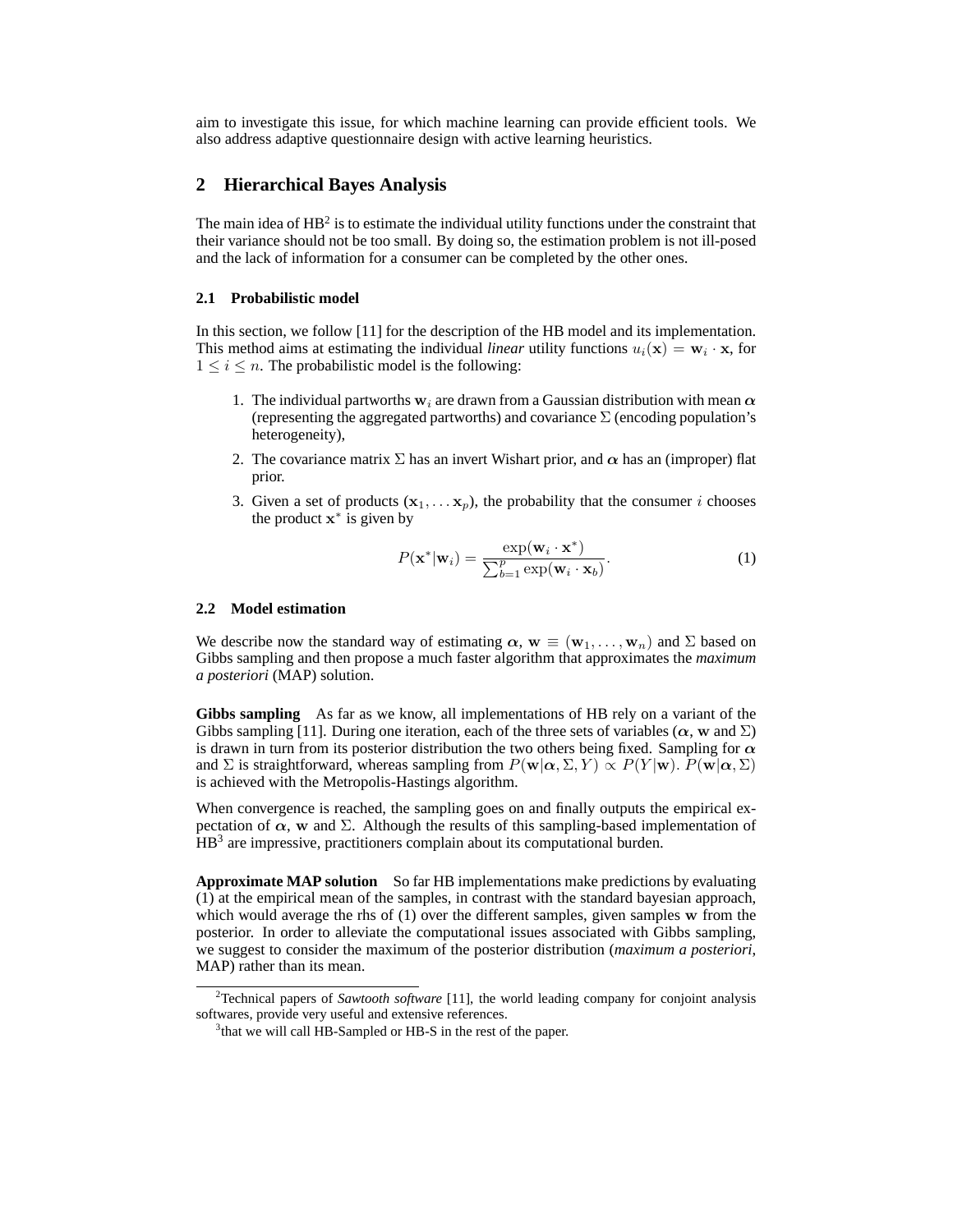To find  $\alpha$ , w and  $\Sigma$  which maximize  $P(\alpha, w, \Sigma|Y)$ , let us use Bayes' rule,

$$
P(\boldsymbol{\alpha}, \mathbf{w}, \Sigma | Y) \propto P(Y | \boldsymbol{\alpha}, \mathbf{w}, \Sigma) \cdot P(\mathbf{w} | \boldsymbol{\alpha}, \Sigma) \cdot P(\boldsymbol{\alpha} | \Sigma) \cdot P(\Sigma) \propto P(Y | \mathbf{w}) \cdot P(\mathbf{w} | \boldsymbol{\alpha}, \Sigma) \cdot P(\Sigma)
$$
\n(2)

Maximizing (2) with respect to  $\Sigma$  yields  $\Sigma_{MAP} = \frac{I + C_w}{n+d}$ , with  $C_w$  being the "covariance" matrix of the  $w_i$  centered at  $\alpha$ :  $C_w = \sum (w_i - \alpha)(w_i - \alpha)^{\top}$ . Putting back this value in (2), we get

$$
-\log P(\alpha, \mathbf{w}, \Sigma_{\text{MAP}} | Y) = -\log P(Y | \mathbf{w}) + \log |I + C_{\mathbf{w}}(\alpha)| + C,\tag{3}
$$

where C is an irrelevant constant. Using the model  $(1)$ , the first term in the rhs of  $(3)$  is convex in w, but not the second term. For this reason, we propose to change  $\log |I + C_{w}|$ by trace $(C_{\mathbf{w}}) = \sum ||\mathbf{w}_i - \alpha||^2$  (this would be a valid approximation if trace $(\tilde{C}_{\mathbf{w}}) \ll 1$ ). With this new prior on  $w$ , the rhs of  $(3)$  becomes

$$
W(\boldsymbol{\alpha}, \mathbf{w}) = \sum_{i=1}^{n} -\log P(Y_i|\mathbf{w}_i) + ||\mathbf{w}_i - \boldsymbol{\alpha}||^2.
$$
 (4)

As in equation (3), this objective function is minimized with respect to  $\alpha$  when  $\alpha$  is equal to the empirical mean of the  $w_i$ . We thus suggest the following iterative scheme to minimize the convex functional (4):

- 1. For a given  $\alpha$ , minimize (4) with respect to each of the  $w_i$  independently.
- 2. For a given w, set  $\alpha$  to the empirical mean<sup>4</sup> of the w.

Thanks to the convexity, this optimization problem can be solved very efficiently. A Newton approach in step 1, as well as in step 2 to speed-up the global convergence to a fixed point  $\alpha$ , has been implemented. Only couple of steps in both cases are necessary to reach convergence.

**Remark** The approximation from equation (3) to (4) might be too crude. After all it boils down to setting  $\Sigma$  to the identity matrix. One might instead consider  $\Sigma$  as an hyperparameter and optimize it by maximizing the marginalized likelihood [14].

# **3 Conjoint Analysis with Support Vector Machines**

Similarly to what has recently been proposed in [3], we are now investigating the use of Support Vector Machines (SVM) [1, 12] to solve the conjoint estimation problem.

## **3.1 Soft margin formulation of conjoint estimation**

Let us recall the learning problem. At the k-th question, the consumer chooses the  $y_k^{th}$ product from the basket  $\{x_k^1, \ldots, x_k^p\}$ :  $\mathbf{w} \cdot \mathbf{x}_k^{y_k} \geq \mathbf{w} \cdot \mathbf{x}_k^b$ ,  $\forall b \neq y_k$ . Our goal is to estimate the individual partworths w, with the individual utility function now being  $u(\mathbf{x}) = \mathbf{w} \cdot \mathbf{x}$ . With a reordering of the products, we can actually suppose that  $y_k = 1$ . Then the above inequalities can be rewritten as a set of  $p - 1$  constraints:

$$
\mathbf{w} \cdot (\mathbf{x}_k^1 - \mathbf{x}_k^b) \ge 0, \quad 2 \le b \le p. \tag{5}
$$

Eq. (5) shows that the conjoint estimation problem can be cast as a classification problem in the product-profiles differences space. From this point of view, it seems quite natural to use state-of-the-art classifiers such as SVMs for this purpose.

<sup>&</sup>lt;sup>4</sup>which is consistent with the  $L_2$ -loss measuring deviations of  $w_i$ -s from  $\alpha$ .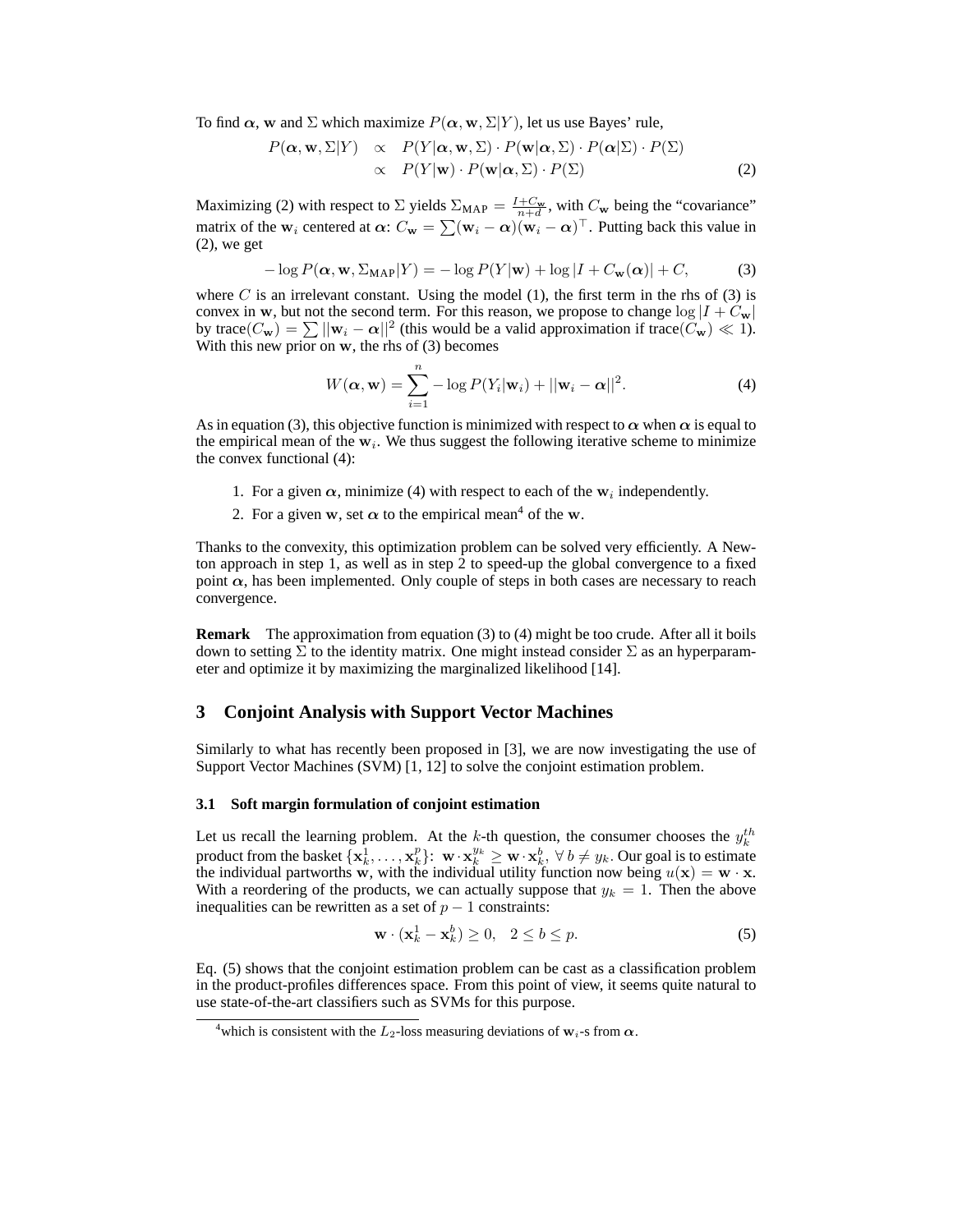More specifically, we propose to train a  $L_2$ -soft margin classifier (see also [3] for a similar approach) with only positive examples and with a hyperplane passing through the origin (no bias), modelling the noise in the answers with slack variables  $\xi_{kb}$ :

$$
\left\{\begin{array}{ll}\text{Minimize} & \mathbf{w}^2 + C\sum_{k=1}^q\sum_{b=2}^p \xi_{kb}^2\\ \text{subject to} & \mathbf{w} \cdot (\mathbf{x}_k^1 - \mathbf{x}_k^b) \ge 1 - \xi_{kb}.\end{array}\right.
$$

#### **3.2 Estimation of individual utilities**

It was proposed in [3] to train one SVM per consumer to get  $w_i$  and to compute the individual partworths by regularizing with the aggregated partworths  $\overline{\mathbf{w}} = \frac{1}{n} \sum_{i=1}^{n} \mathbf{w}_i$ .  $\mathbf{w}_i^* = \frac{\mathbf{w}_i + \overline{\mathbf{w}}}{2}.$ 

Instead, to estimate the individual utility partworths  $w<sub>i</sub>$ , we suggest the following optimization problem (the set  $Q_i$  contains the indices j such that the consumer i was asked to choose between products  $\mathbf{x}_k^1, \dots, \mathbf{x}_k^p$  :

Minimize 
$$
\mathbf{w}_i^2 + \frac{C}{q_i} \sum_{k \in Q_i} \sum_{b=2}^p \xi_{kb}^2 + \frac{\tilde{C}}{\sum_{j \neq i} q_j} \sum_{k \notin Q_i} \sum_{b=2}^p \xi_{kb}^2
$$
  
subject to  $\mathbf{w}_i \cdot (\mathbf{x}_k^1 - \mathbf{x}_k^b) \ge 1 - \xi_{kb}, \quad \forall k, \quad \forall b \ge 2$ .

Here the ratio  $\frac{C}{C}$  determines the trade-off between the individual scale and the aggregated one.<sup>5</sup> For  $\frac{C}{\tilde{C}} = 1$ , the population is modeled as if it were homogeneous, i.e. all partworths  $w_i$  are equal. For  $\frac{C}{\tilde{C}} \gg 1$ , the individual partworths are computed independently, without taking into account aggregated partworths.

## **4 Related work**

 $\left\{ \right.$ 

**Ordinal regression** Very recently [2] explores the so-called *ordinal regression* task for ranking, and derive two techniques for hyperparameters learning and model selection in a hierarchical bayesian framework, Laplace approximation and Expectation Propagation respectively. Ordinal regression is similar yet distinct from conjoint estimation since training data are supposed to be rankings or ratings in contrast with conjoint estimation where training data are choice-based. See [4] for more extensive bibliography.

**Large margin classifiers** Casting the preference problem in a classification framework, leading to learning by convex optimization, was known for a long time in the psychometrics community. [5] pioneered the use of large margin classifiers for ranking tasks. [3] introduced the kernel methods machinery for conjoint analysis on the individual scale. Very recently [10] proposes an alternate method for dealing with heterogeneity in conjoint analysis, which boils down to a very similar optimization to our HB-MAP approximation objective function, but with large margin regularization and with minimum deviation from the aggregated partworths.

**Collaborative filtering** Collaborative filtering exploits similarity between ratings across a population. The goal is to predict a person's rating on new products given the person's past ratings on similar products and the ratings of other people on all the products. Again collaborative is designed for overlapping training samples for each consumer, and usually rating/ranking training data, whereas conjoint estimation usually deals with different questionnaires for each consumer and choice-based training data.

 $5C \geq \tilde{C}$  In this way, directions for which the  $x_j$ ,  $j \in Q_i$  contain information are estimated accurately, whereas the others directions are estimated thanks to the answers of the other consumers.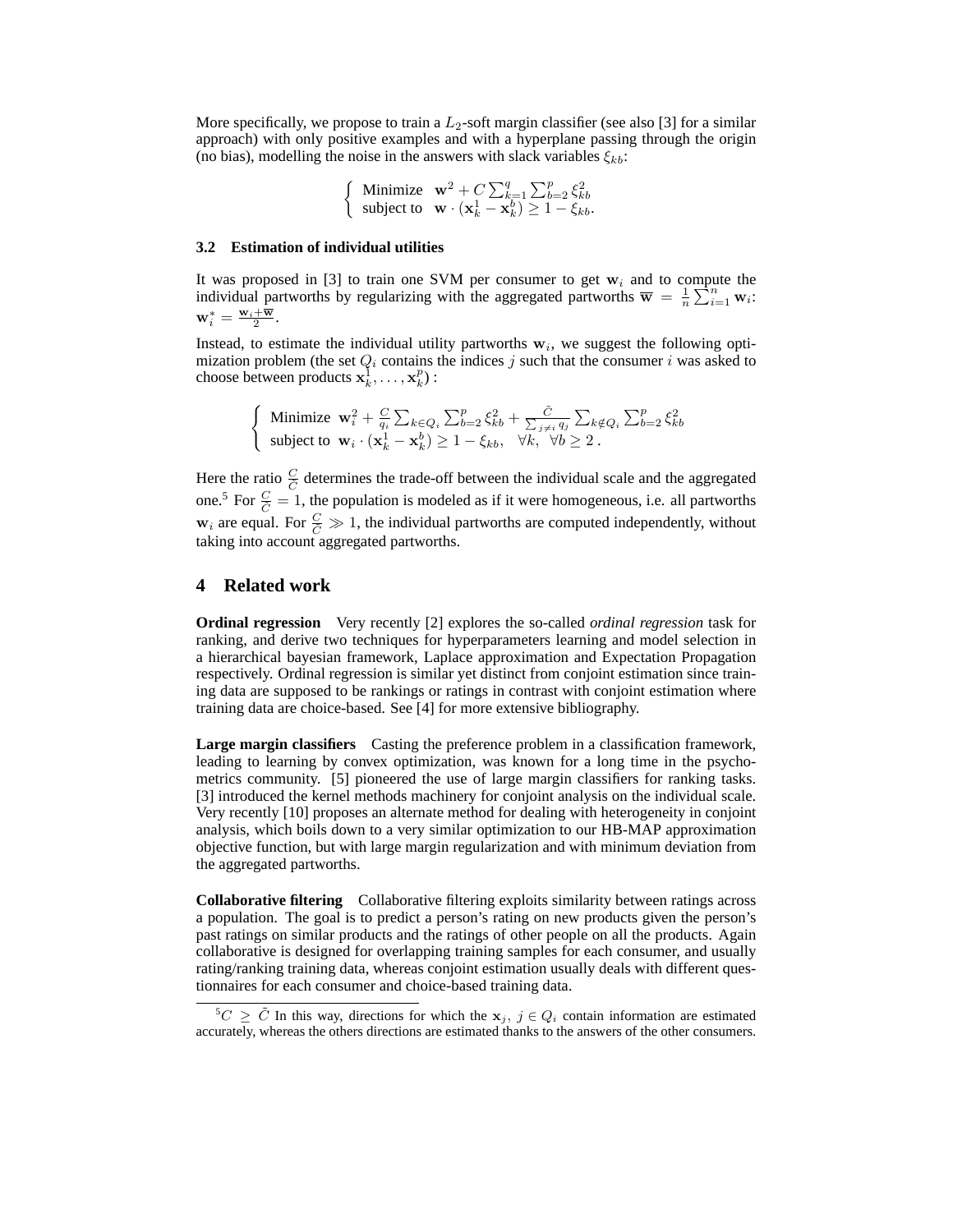# **5 Experiments**

**Artificial experiments** We tested our algorithms on the same benchmarking artificial experimental setup used in [3, 16]. The simulated product profiles consist of 4 attributes, each of them being discretized through 4 levels. A random design was used for the questionnaire. For each question, the consumer was asked to choose one product from a basket of 4. A population of 100 consumers was simulated, each of them having to answer 4 questions. Finally, the results presented below are averaged over 5 trials.

The 100 true consumer partworths were generated from a Gaussian distribution with mean  $(-\beta, -\beta/3, \beta/3, \beta)$  (for each attribute) and with a diagonal covariance matrix  $\sigma^2 I$ . Each answer is a choice from the basket of products, sampled from the discrete logit-type distribution (1). Hence when  $\beta$  (called the *magnitude*<sup>6</sup>) is large, the consumer will choose with high probability the product with the highest utility, whereas when  $\beta$  is small, the answers will be less reliable. The ratio  $\sigma^2/\beta$  controls the *heterogeneity*<sup>7</sup> of the population.

Finally, as in [3], the performances are computed using the mean of the  $L_2$  distances between the true and estimated individual partworths (also called RMSE). Beforehand the partworths are translated such that the mean on each attribute is 0 and normalized to 1.

**Real experiments** We tested our algorithms on disguised industrial datasets kindly provided by Sawtooth Software Inc., the world leading company in conjoint analysis softwares.

11 one-choice-based<sup>8</sup> conjoint surveys datasets<sup>9</sup> were used for real experiments below. The number of attributes ranged from 3 to 6 (hence total number of levels from 13 to 28), the size of the baskets, to pick one product from at each question, ranged from 2 to 5, and the number of questions ranged from 6 to 15. The numbers of respondents ranged roughly from 50 to 1200. Since here we did not address the issue of no choice options in question answering, we removed<sup>10</sup> questions where customers refused to choose a product from the basket and chose the no-choice-option as an answer $^{11}$ .

Finally, as in [16], the performances are computed using the *hit rate*, i.e. the misprediction rate of the preferred product.

#### **5.1 Analysis of HB-MAP**

We compare in this section our implementation of the HB method described in Section 2, that we call HB-MAP, to HB-S, the standard HB implementation.

The average training time for HB-S was 19 minutes (with 12000 iterations as suggested in [11]), whereas our implementation based on the approximation of the MAP solution took in average only 1.8 seconds. So our primary goal, i.e. to alleviate the sampling phase complexity, was achieved since we got *a speed-up factor of the order of 1000*.

The accuracy does not seem to be significantly weakened by this new implementation. Indeed, as shown in both Table 1 and Table 2, the performances achieved by HB-MAP were surprisingly often as good as HB-S's, and sometimes even a bit better. This might be

<sup>8</sup>We limited ourselves to datasets in which respondents were asked to choose 1 product among a basket at each question.

<sup>&</sup>lt;sup>6</sup>as in [3], we tested **High Magnitude** ( $\beta = 3$ ) and **Low Magnitude** ( $\beta = 0.5$ ).

<sup>&</sup>lt;sup>7</sup>It was either set to  $\sigma^2 = 3\beta$  or  $\sigma^2 = 0.5\beta$ , respectively **High and Low Heterogeneity cases.** 

 $9$  see [4] for more details on the numerical features of the datasets.

<sup>&</sup>lt;sup>10</sup>One could use EM-based methods to deal with such missing training choice data.

<sup>&</sup>lt;sup>11</sup>When this procedure boiled down to unreasonable number of questions for hold-out evaluation of our algorithms, we simply removed the corresponding individuals.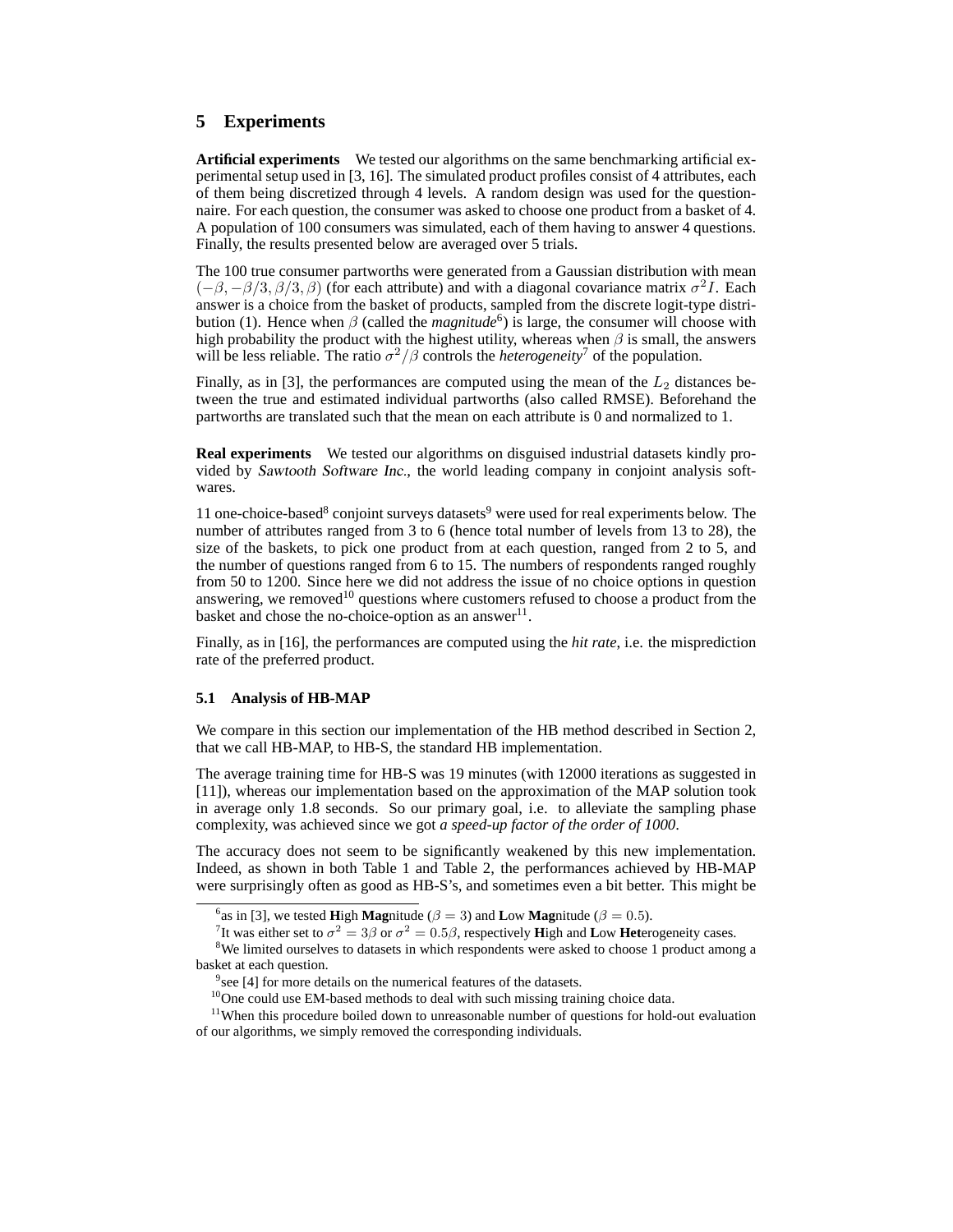explained by the fact that assuming that the covariance matrix is quasi-diagonal is a reasonable approximation, and that the mode of the posterior distribution is actually roughly close to the mean, for the real datasets considered. Additionally it is likely that HB-S may have demanded much more iterations for convergence to systematically behave more accurately than HB-MAP as one would have normally expected.

#### **5.2 Analysis of SVMs**

We now turn to the SVM approach presented in section 3.2 that we call  $\text{Im.SV}^{12}$ . We did not use a non-linear kernel in our experiments. Hence it was possible to minimize (3.2) directly in the primal, instead of using the dual formulation as done usually. This turned out to be faster since the number of constraints was, for our problem, larger than the number of variables. The resulting mean training time was 4.7 seconds. The so-called *chapspan*, span estimate of leave-one-out prediction error [17], was used to select a suitable value of  $\bar{C}^{13}$ , since it gave a quasi-convex estimation on the regularization path.

The performances of Im.SV in Table 2, compared to the HB methods and logistic regression [3] are very satisfactory in case of artificial experiments. In real experiments, Im.SV gives overall quite satisfactory results, but sometimes disappointing ones in Table 2. One reason might be that hyperparameters  $(C, \tilde{C})$  were optimized once for the whole population. This may also be due to the lack of robustness<sup>14</sup> of Im.SV to heterogeneity in the number of training samples for each consumer.

Table 1: Average RMSE between estimated and true individual partworths

| Mag |   |      | $Het$   HB-S HB-MAP | Logistic | Im.SV |
|-----|---|------|---------------------|----------|-------|
| L   | L | 0.90 | 0.83                | 0.84     | 0.86  |
| L   | H | 0.95 | 0.91                | 1.16     | 0.90  |
| Н   |   | 0.44 | 0.40                | 0.43     | 0.41  |
| Н   | H | 0.72 | 0.68                | 0.82     | 0.67  |

|                    | Im.SV | HB-MAP | $HB-S$ |                    | Im.SV | HB-MAP | $HB-S$ |
|--------------------|-------|--------|--------|--------------------|-------|--------|--------|
| Data <sub>2</sub>  | 0.16  | 0.16   | 0.17   | $\text{Dat1}_5$    | 0.52  | 0.45   | 0.48   |
| Data <sub>2</sub>  | 0.15  | 0.13   | 0.15   | Data2 <sub>5</sub> | 0.58  | 0.47   | 0.51   |
|                    | Im.SV | HB-MAP | $HB-S$ |                    | Im.SV | HB-MAP | $HB-S$ |
| Data <sub>3</sub>  | 0.37  | 0.24   | 0.25   |                    |       |        |        |
| Data <sub>3</sub>  | 0.34  | 0.33   | 0.33   | $Data_4$           | 0.33  | 0.36   | 0.35   |
| Data3 <sub>3</sub> | 0.35  | 0.28   | 0.24   | $\text{Det}2_A$    | 0.33  | 0.36   | 0.28   |
|                    |       |        |        | $Data3_4$          | 0.45  | 0.40   | 0.25   |
| Data <sub>3</sub>  | 0.35  | 0.31   | 0.28   |                    |       |        |        |

Table 2: Hit rate performances on real datasets.

**Legend of Tables 1 and 2** The first two columns indicate the **Mag**nitude and the **Het**erogeneity (**H**igh or Low). p in Datm<sub>p</sub> is the number of products respondents are asked to choose one from at each question.

<sup>12</sup>since individual choice data are **Im**mersed in the rest of the population choice data, *via* the optimization objective

<sup>&</sup>lt;sup>13</sup>We observed that the value of the constant  $\tilde{C}$  was irrelevant, and that only the ratio  $C/\tilde{C}$  mattered.

<sup>&</sup>lt;sup>14</sup>Indeed the no-choice data cleaning step might have lead to a strong unbalance to which Im.SV is maybe much more sensitive than HB-MAP or HB-S.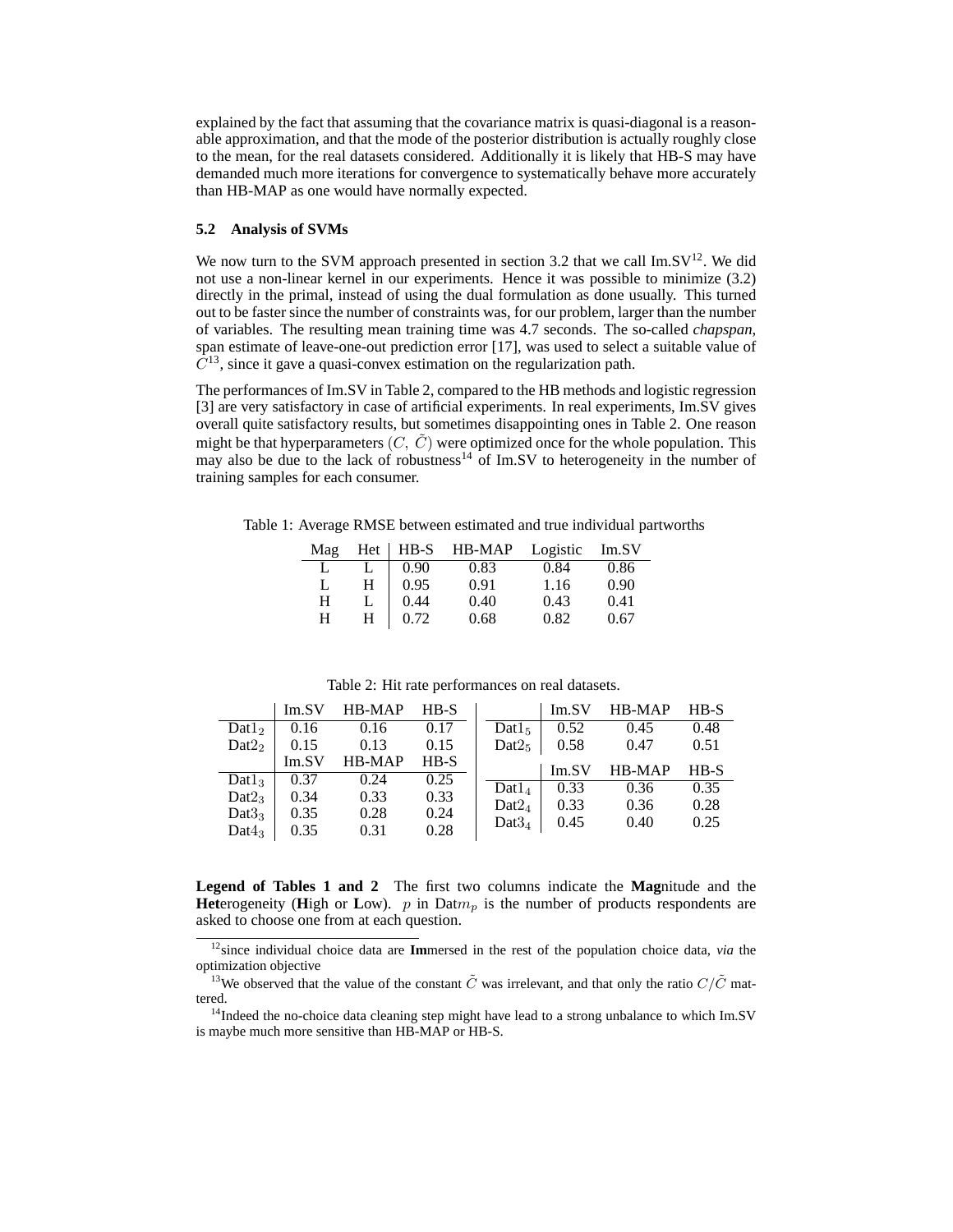# **6 Active learning**

**Motivation** Traditional experimental designs are built by minimizing the variance of an estimator (e.g. orthogonal designs [6]). However, they are sub-optimal because they do not take into account the previous answers of the consumer. Therefore *adaptive conjoint analysis* was proposed [11, 16] for adaptively designing questionnaires.

The adaptive design concept is often called *active learning* in machine learning, as the algorithm can actively select questions whose responses are likely to be informative. In the SVM context, a common and intuitive strategy is to select, as the next point to be labeled, the nearest one from the decision boundary (see for instance [15]).

**Experiments** We implemented this heuristic for conjoint analysis by selecting for each question a set of products whose estimated utilities are as close as possible<sup>15</sup>. To compare the different designs, we used the same artificial simulations as in section 5, but with 16 questions per consumer in order to fairly compare to the orthogonal design.

| Mag | Het | Random | Orthogonal | Adaptive |
|-----|-----|--------|------------|----------|
|     |     | 0.66   | 0.61       | 0.66     |
| L   | H   | 0.62   | 0.56       | 0.56     |
| H   |     | 0.31   | 0.29       | 0.24     |
| н   | H   | 0.49   | 0.45       | 0.34     |

Table 3: Comparison of the RMSE achieved by different designs.

Results in Table 3 show that active learning produced an adaptive design which seems efficient, especially in the case of high magnitude, i.e. when the answers are not noisy<sup>16</sup>.

## **7 Discussion**

We may need to capture correlations between attributes to model interaction effects among them. The polynomial kernel  $K(u, v) = (u \cdot v + 1)^d$  seems particularly relevant for such a task. HB methods kernelization can be done in the framework presented in [7]. For large margin methods [10, 3] give a way to use the *kernel trick* in the space of product-profiles differences. Prior knowledge of product-profile structure [3] may also be incorporated in the estimation process by using *virtual examples* [12].

[9] approach would allow us to improve our approximate MAP solution by learning a variational approximation of a non-isotropic diagonal covariance matrix.

A fully bayesian HB setting, i.e. with a maximum likelihood type  $II<sup>17</sup>$  (ML II) step, in contrast of sampling from the posterior, is known in the statistics community as bayesian multinomial logistic regression. [18] use Laplace approximation to compute integration over hyperparameters for multi-class classification, while [8] develop a variational approximation of the posterior distribution.

New insights on learning gaussian process regression in a HB framework have just been given in  $[13]$ , where a method combining an EM algorithm and a generalized Nyström approximation of covariance matrix is proposed, and could be incorporated in the HB-MAP approximation above.

<sup>&</sup>lt;sup>15</sup>Since the bottom-line goal of the conjoint analysis is not really to estimate the partworths but to design the "optimal" product, adaptive design can also be helpful by focusing on products which have a high estimated utility.

 $16$ Indeed noisy answers are neither informative nor reliable for selecting the next question.

<sup>&</sup>lt;sup>17</sup>aka evidence maximization or hyperparameters learning